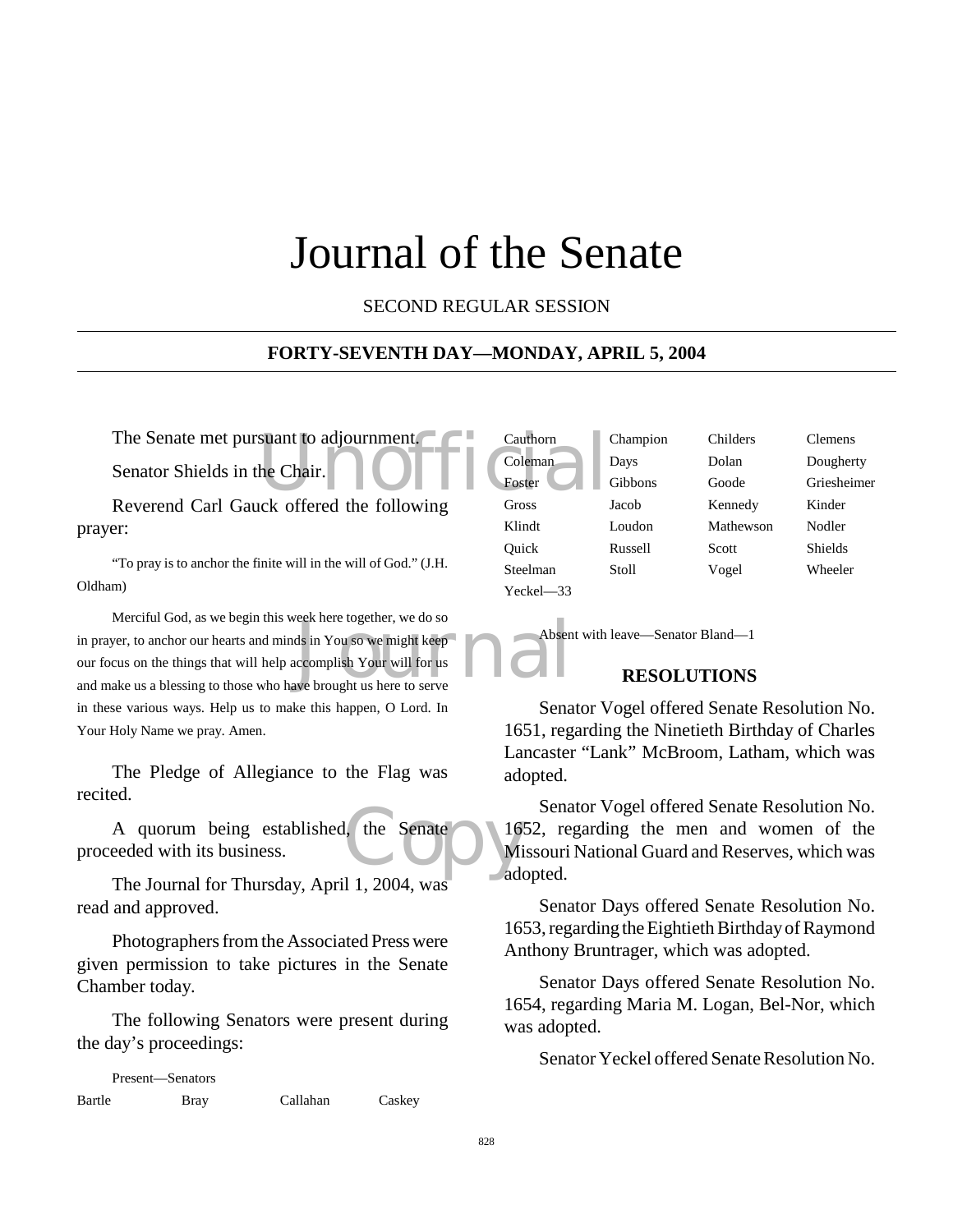1655, regarding Sheri Hogland, which was adopted.

Senator Yeckel offered Senate Resolution No. 1656, regarding Mary Kathleen Bresnahan, which was adopted.

Senator Yeckel offered Senate Resolution No. 1657, regarding Kathy Newcomer-Vester, which was adopted.

Senator Yeckel offered Senate Resolution No. 1658, regarding Mary Cullen Lynch, which was adopted.

Senator Yeckel offered Senate Resolution No. 1659, regarding Eileen Berner, which was adopted.

red Senate Resolution No.<br>bel Blackiston Haskett, 1675, regardin<br>which was add Senator Yeckel offered Senate Resolution No. 1660, regarding Annabel Blackiston Haskett, which was adopted.

Senator Yeckel offered Senate Resolution No. 1661, regarding Laurie Free, which was adopted.

Senator Yeckel offered Senate Resolution No. 1662, regarding Barbara Haaser, which was adopted.

enate Resolution No.<br>1677<br>1, which was adopted.<br>1990 which was which was adopted. Senator Yeckel offered Senate Resolution No. 1663, regarding Tim Hausman, which was adopted.

Senator Yeckel offered Senate Resolution No. 1664, regarding Eric Mitchell, which was adopted.

Senator Yeckel offered Senate Resolution No. 1665, regarding Jane Laurentius, which was adopted.

Resolution No.<br>
was adopted. Bin Senator Yeckel offered Senate Resolution No. 1666, regarding Jane Crowe, which was adopted.

Senator Yeckel offered Senate Resolution No. 1667, regarding Debbie Groerich, which was adopted.

Senator Yeckel offered Senate Resolution No. 1668, regarding Gertrude Conboy, which was adopted.

Senator Mathewson offered Senate Resolution No. 1669, regarding Elmer Ragus, Sedalia, which was adopted.

Senator Nodler offered Senate Resolution No. 1670, regarding Melissa Ralston, Joplin, which was adopted.

Senator Wheeler offered Senate Resolution No. 1671, regarding the late Joseph C. Pfeifauf, Overland Park, Kansas, which was adopted.

Senator Shields offered Senate Resolution No. 1672, regarding Louise D. Campbell, Faucett, which was adopted.

Senator Champion offered Senate Resolution No. 1673, regarding Derick English, Springfield, which was adopted.

Senator Bartle offered Senate Resolution No. 1674, regarding Michael Paul Dinges, Blue Springs, which was adopted.

Senator Russell offered Senate Resolution No. 1675, regarding Jarrett T. Conkin, Wright County, which was adopted.

Senator Cauthorn offered Senate Resolution No. 1676, regarding the One Hundred Second Birthday of Viola Kathleen Magruder, Hannibal, which was adopted.

Senator Cauthorn offered Senate Resolution No. 1677, regarding the Class 2 Champion Boys Basketball Team from Van-Far High School, which was adopted.

Senator Cauthorn offered Senate Resolution No. 1678, regarding the One Hundred First Birthday of Rosemary Gabbert Musil, Louisiana, which was adopted.

Senator Cauthorn offered Senate Resolution No. 1679, regarding the One Hundred Sixth Birthday of Mary B. Leonard, Vandalia, which was adopted.

Senator Cauthorn offered Senate Resolution No. 1680, regarding the Class 1 Champion Girls Basketball Team from Brashear High School, Brashear, which was adopted.

Senator Cauthorn offered Senate Resolution No. 1681, regarding the Technology Program at Holliday C-2 School District, Holliday, which was adopted.

Senator Callahan offered Senate Resolution No. 1682, regarding Jessica Shafer, Independence,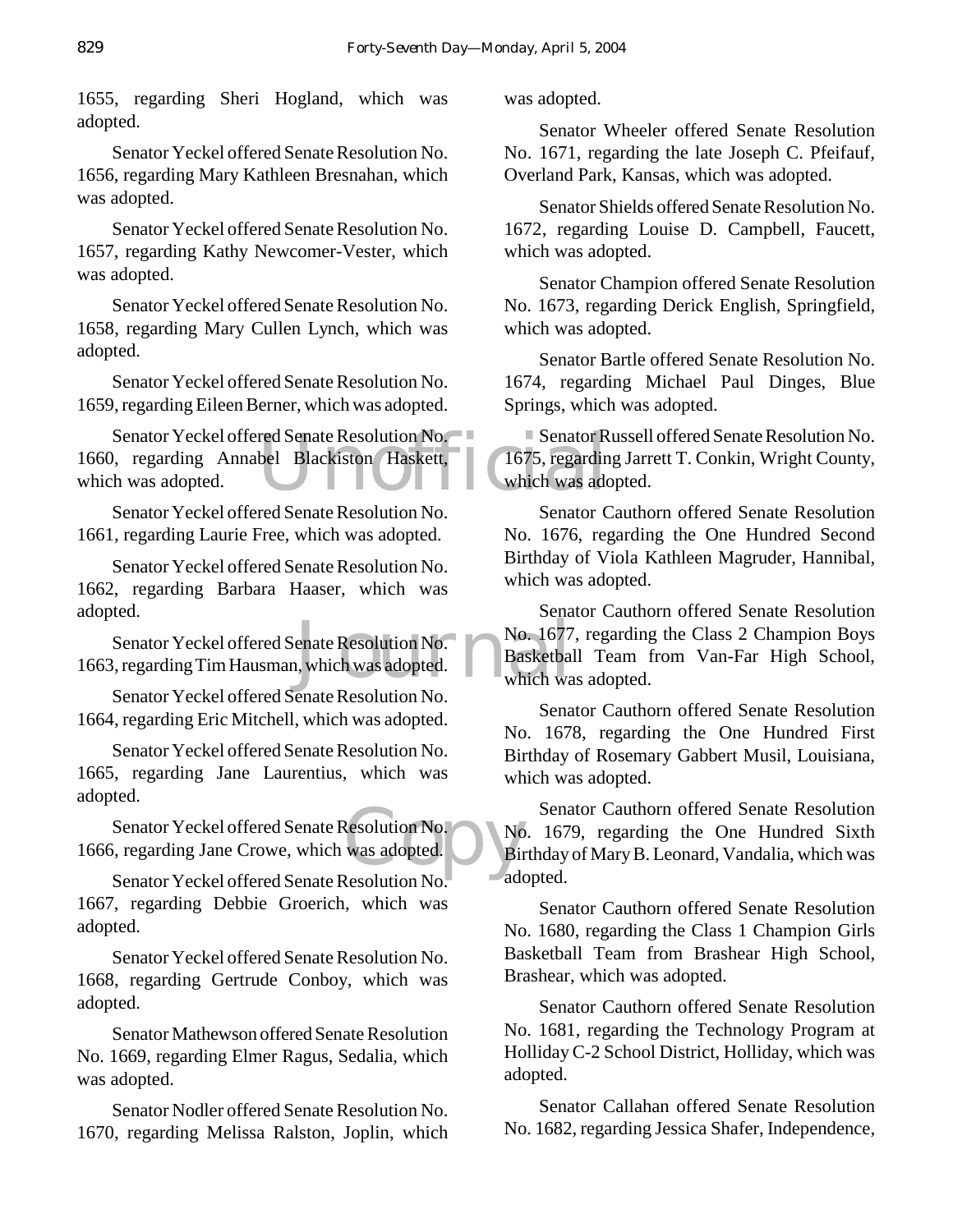which was adopted.

Senator Callahan offered Senate Resolution No. 1683, regarding John Mark Lambertson, which was adopted.

Senator Callahan offered Senate Resolution No. 1684, regarding Kalee Smith, Independence, which was adopted.

Senator Callahan offered Senate Resolution No. 1685, regarding Mike Kline, Independence, which was adopted.

Senator Callahan offered Senate Resolution No. 1686, regarding Brett Read, Independence, which was adopted.

Senator Callahan offered Senate Resolution<br>
1687, regarding Judi Wollenziehn, cuts, elimination of<br>
pendence, which was adopted. No. 1687, regarding Judi Wollenziehn, Independence, which was adopted.

Senator Callahan offered Senate Resolution No. 1688, regarding Melissa Kabrick, Independence, which was adopted.

Senator Callahan offered Senate Resolution No. 1689, regarding Sarah Noble, Independence, which was adopted.

MERICA SERIES AND SERIES METALLIC METALLIC METALLIC METALLIC METALLIC METALLIC METALLIC METALLIC METALLIC METALLIC METALLIC METALLIC METALLIC METALLIC METALLIC METALLIC METALLIC METALLIC METALLIC METALLIC METALLIC METALLIC Senator Callahan offered Senate Resolution No. 1690, regarding Jessica Ruckman, Independence, which was adopted.

Senator Callahan offered Senate Resolution No. 1691, regarding Hank Kimbrough, Independence, which was adopted.

a Hamburg, Senator Callahan offered Senate Resolution No. 1692, regarding Christa Hamburg, Independence, which was adopted.

Senator Callahan offered Senate Resolution No. 1693, regarding Alex Dunn, Independence, which was adopted.

Senator Callahan offered Senate Resolution No. 1694, regarding Casey Wooton, Independence, which was adopted.

#### **CONCURRENT RESOLUTIONS**

Senator Griesheimer offered the following concurrent resolution:

#### SENATE CONCURRENT RESOLUTION NO. 47

WHEREAS, Missouri has a long tradition of providing funding for passenger railroad service and other multimodal transportation services; and

WHEREAS, passenger rail service and other forms of multimodal transportation services are a tool for economic development, mobility and congestion relief; and

WHEREAS, Missouri citizens directly benefit from passenger rail services and other multimodal transportation services; and

WHEREAS, Missouri ridership of Amtrak passenger rail services has decreased from approximately 208,000 passengers in fiscal year 2001 to 167,000 passengers in fiscal year 2003; and

WHEREAS, state assistance for passenger rail service provided by Amtrak was approximately \$6,200,000 in fiscal year 2003; and

WHEREAS, recent state budget woes has forced personnel cuts, elimination of promotional funds, and the implementation of a \$5 ticket surcharge to supplement insufficient state appropriations; and

WHEREAS, other multimodal transportation services, such as MetroLink and OATS, face financial shortfalls during tight budgetary times; and

WHEREAS, mass transit systems are looking into fare increases in order to balance their budgets; and

WHEREAS, total state multimodal program funding for aviation, passenger rail, waterways, and transit has decreased from approximately \$25 million in fiscal year 2000 to \$16 million in fiscal year 2004; and

WHEREAS, there is a strong desire to stabilize and improve state supported passenger rail service and other multimodal transportation services in Missouri; and

NOW THEREFORE BE IT RESOLVED that the members of the Missouri Senate, Ninety-Second General Assembly, Second Regular Session, the House of Representatives concurring therein, hereby establish the "Joint Interim Committee on State Supported Passenger Rail Service and Multimodal Transportation"; and

BE IT FURTHER RESOLVED that the joint interim committee herein established shall consist of five members of the Senate appointed by the President Pro Tem of the Senate, of which at least two shall be members of the minority party; five members of the House of Representatives, appointed by the Speaker of the House of Representatives, of which at least two shall be members of the minority party; one representative from the Missouri Division of Tourism; the Commissioner of the Missouri Office of Administration or the Commissioner's representative; a representative from the Kansas City Transportation Authority; a representative from Metro; a representative from a Missouri Port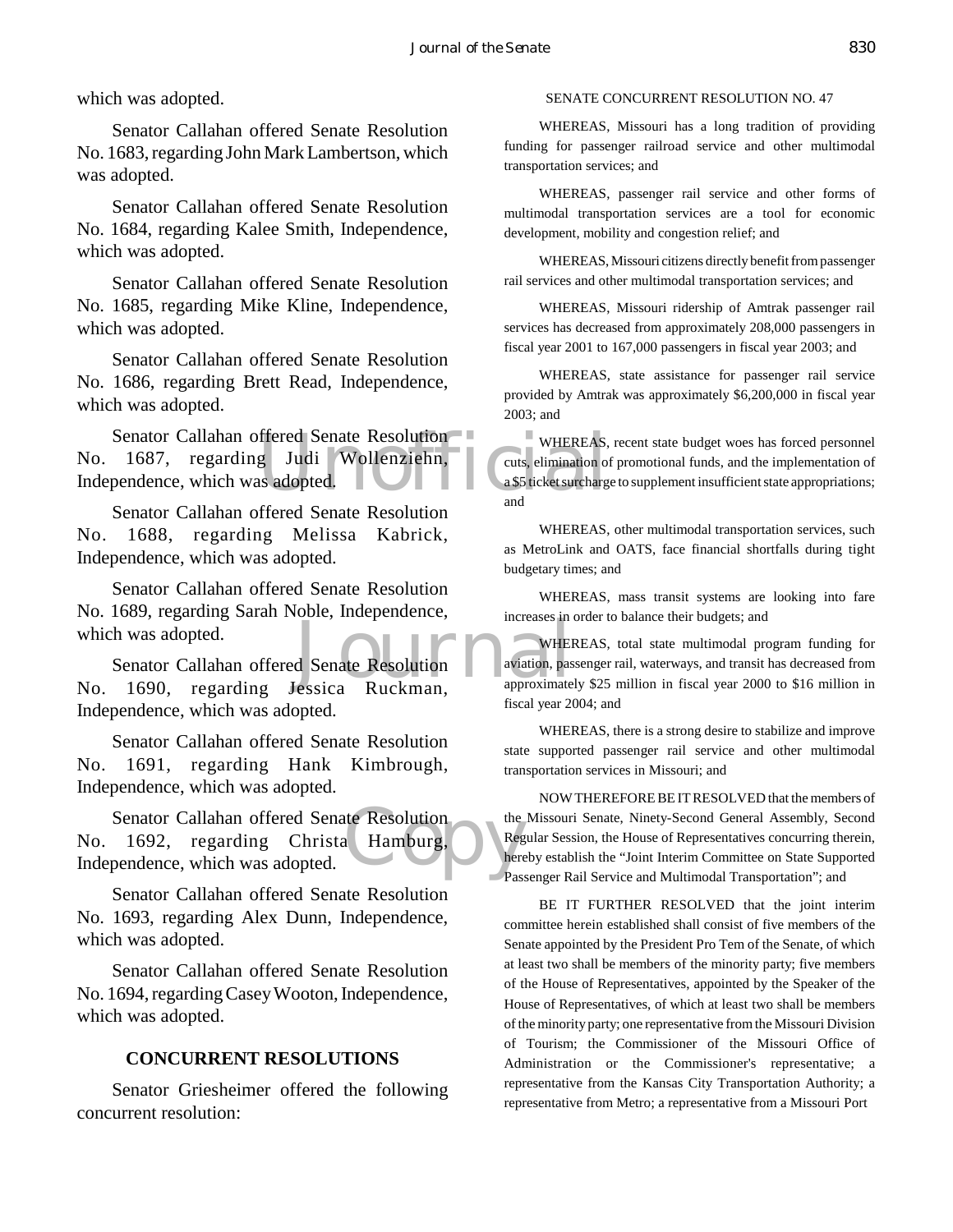Authority; a representative from the Multimodal Operations Unit of the Missouri Department of Transportation; a representative from OATS; a representative from Amtrak; a representative from Union Pacific Railroad; and the mayor or the mayor's appointee of each community along the passenger rail route between St. Louis and Kansas City directly serviced by such passenger railroad service; and

BE IT FURTHER RESOLVED that the Committee shall make a comprehensive analysis of the state sponsored passenger rail service and other multimodal transportation services and shall:

(1) Create a long-term vision for state supported passenger rail service and multimodal transportation services in Missouri;

(2) Provide recommendations of how to reduce dependence on state general revenue support by increasing efficiencies, exploring dedicated funding sources, and by establishing local community support requirements;

The complete the stablish public track complete infrastructure<br>track congestion and improve on-<br>and **HB** 989, (3) Provide recommendations of how to establish public/ private partnerships with railroads to complete infrastructure improvements that will reduce track congestion and improve ontime performance of trains;

(4) Provide recommendations of how to increase ridership through the stabilization of services, increased promotional efforts, and service improvements; and

(5) Review and explore any other issues the Committee deems relevant to the issue of improving passenger rail and multimodal transportation services; and

BE IT FURTHER RESOLVED that the Committee be authorized to hold hearings as it deems advisable, and may solicit any input or information necessary to fulfill its obligations; and

BE IT FURTHER RESOLVED that the staffs of House Research, Senate Research, and the Joint Committee on Legislative Research shall provide such legal, research, clerical, technical, and bill drafting services as the Committee may require in the performance of its duties; and

De BE IT FURTHER RESOLVED that the Committee, its members, and any staff personnel assigned to the Committee shall receive reimbursement for their actual and necessary expenses incurred in attending meetings of the Committee or any subcommittee thereof; and

BE IT FURTHER RESOLVED that the appointed members of the joint interim committee be appointed by June 1, 2004; and

BE IT FURTHER RESOLVED that the Committee report its recommendations and findings to the Missouri General Assembly by January 15, 2005, and that the authority of said Committee shall terminate on said date.

#### **REPORTS OF STANDING COMMITTEES**

Senator Gibbons, Chairman of the Committee

on Rules, Joint Rules, Resolutions and Ethics, submitted the following reports:

Mr. President: Your Committee on Rules, Joint Rules, Resolutions and Ethics, to which were referred **SCS** for **SB 710**; and **SS** for **SCS** for **SBs 1233**, **840** and **1043** , begs leave to report that it has examined the same and finds that the bills have been truly perfected and that the printed copies furnished the Senators are correct.

Senator Nodler assumed the Chair.

Senator Childers, Chairman of the Committee on Economic Development, Tourism and Local Government, submitted the following reports:

Mr. President: Your Committee on Economic Development, Tourism and Local Government, to which were referred **HB 1071**, **HB 801**, **HB 1275** and **HB 989**, begs leave to report that it has considered the same and recommends that the Senate Committee Substitute, hereto attached, do pass and be placed on the Consent Calendar.

Also,

The passenger rail and Mr. I<br>
D that the Committee be a proper which was advisable, and may solicit Mr. President: Your Committee on Economic Development, Tourism and Local Government, to which was referred **HCS** for **HB 895**, begs leave to report that it has considered the same and recommends that the bill do pass and be placed on the Consent Calendar.

#### Also,

Mr. President: Your Committee on Economic Development, Tourism and Local Government, to which was referred **HCS** for **HB 947**, begs leave to report that it has considered the same and recommends that the bill do pass and be placed on the Consent Calendar.

#### Also,

Mr. President: Your Committee on Economic Development, Tourism and Local Government, to which was referred **HB 975**, begs leave to report that it has considered the same and recommends that the bill do pass and be placed on the Consent Calendar.

Also,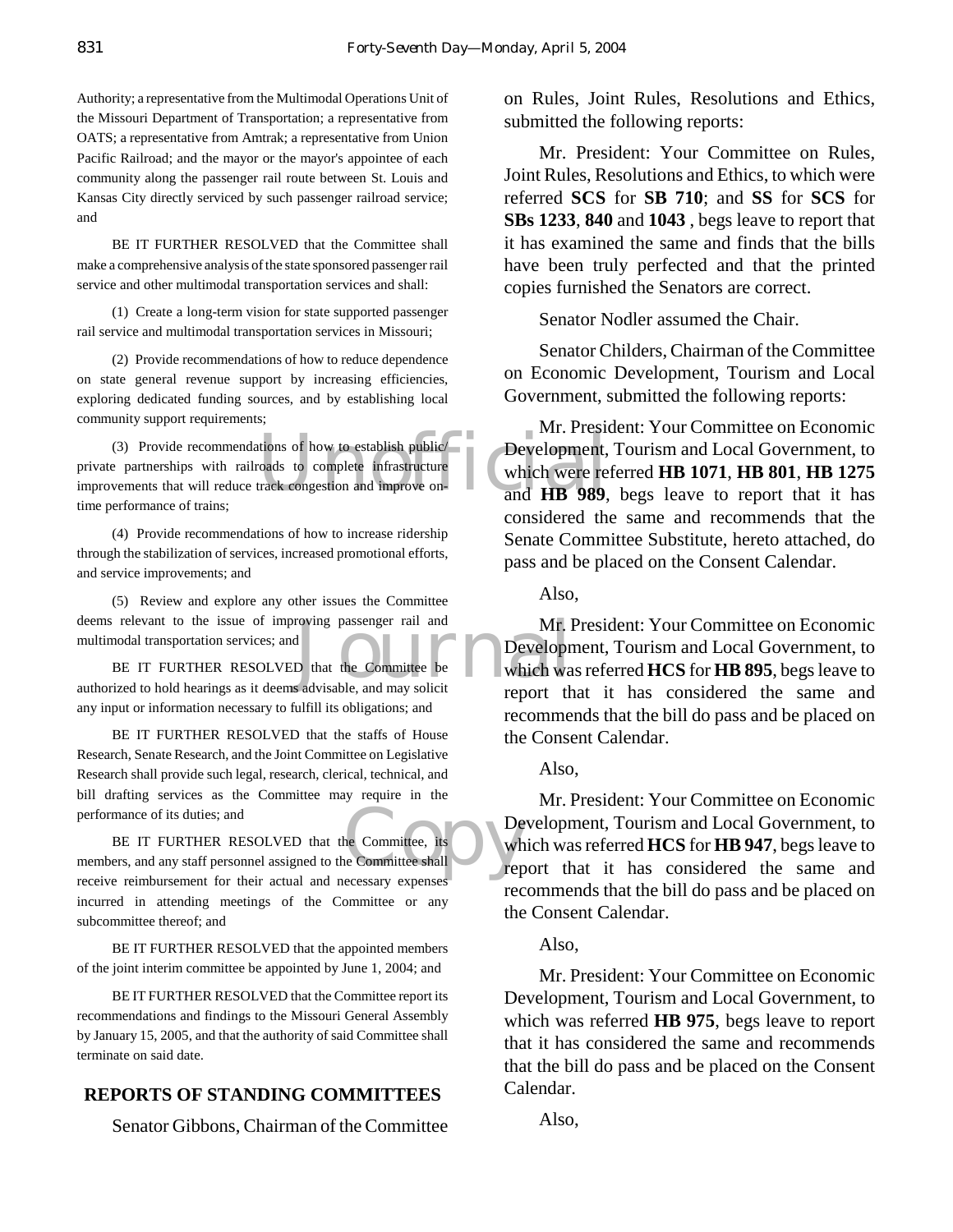Mr. President: Your Committee on Economic Development, Tourism and Local Government, to which was referred **HB 1047**, begs leave to report that it has considered the same and recommends that the bill do pass and be placed on the Consent Calendar.

Also,

Mr. President: Your Committee on Economic Development, Tourism and Local Government, to which was referred **HB 1107**, begs leave to report that it has considered the same and recommends that the bill do pass and be placed on the Consent Calendar.

#### **MESSAGES FROM THE GOVERNOR**

The following messages were received from<br>
The following of which was waived:<br>
OFFICE OF THE GOVERNOR the Governor, reading of which was waived:

OFFICE OF THE GOVERNOR State of Missouri Jefferson City, Missouri April 1, 2004

TO THE SENATE OF THE 92nd GENERAL ASSEMBLY OF THE STATE OF MISSOURI:

I have the honor to transmit to you herewith for your advice and consent the following appointment to office:

I have the honor to transmit to you herewith for your advice<br>
and consent the following appointment to office:<br>
Charles "Denny" Fitterling, 9904 Oakley, Kansas City,<br>
Jackson County, Missouri 64137, as a member of the Boar Charles "Denny" Fitterling, 9904 Oakley, Kansas City, Therapeutic Massage, for a term ending June 17, 2005, and until his successor is duly appointed and qualified; vice, Derek Alvarez, resigned.

> Respectfully submitted, BOB HOLDEN Governor

Also,

**Copy** OFFICE OF THE GOVERNOR State of Missouri Jefferson City, Missouri April 1, 2004

TO THE SENATE OF THE 92nd GENERAL ASSEMBLY OF THE STATE OF MISSOURI:

I have the honor to transmit to you herewith for your advice and consent the following appointment to office:

Michael Foresman, Republican, 515 Pointe Essex Court, Kirkwood, St. Louis County, Missouri 63122, as a member of the Air Conservation Commission of the State of Missouri, for a term ending October 13, 2007, and until his successor is duly appointed and qualified; vice, reappointed to a full term.

> Respectfully submitted, BOB HOLDEN Governor

Also,

Also,

Also,

OFFICE OF THE GOVERNOR State of Missouri Jefferson City, Missouri April 1, 2004

TO THE SENATE OF THE 92nd GENERAL ASSEMBLY OF THE STATE OF MISSOURI:

I have the honor to transmit to you herewith for your advice and consent the following appointment to office:

Jo Ann Freeman, 8 Columbus Square Drive, St. Louis City, Missouri 63101, as a member of the Board of Police Commissioners-St. Louis City, for a term ending January 31, 2008, and until her successor is duly appointed and qualified; vice, Mary Elizabeth Nelson, resigned.

> Respectfully submitted, BOB HOLDEN Governor

OFFICE OF THE GOVERNOR State of Missouri Jefferson City, Missouri April 1, 2004

TO THE SENATE OF THE 92nd GENERAL ASSEMBLY OF THE STATE OF MISSOURI:

I have the honor to transmit to you herewith for your advice and consent the following appointment to office:

Rosemary G. Hogan, Democrat, 2609 Chapel Wood Terrace, Columbia, Boone County, Missouri 65203, as a member of the Missouri Board for Respiratory Care, for a term ending April 3, 2006, and until her successor is duly appointed and qualified; vice, reappointed to a full term.

> Respectfully submitted, BOB HOLDEN Governor

OFFICE OF THE GOVERNOR State of Missouri Jefferson City, Missouri April 1, 2004

TO THE SENATE OF THE 92nd GENERAL ASSEMBLY OF THE STATE OF MISSOURI:

I have the honor to transmit to you herewith for your advice and consent the following appointment to office:

Leon Kreisler, Republican, Route 2, Box 888J, Salem, Dent County, Missouri 65560, as a member of the State Soil and Water Districts Commission, for a term ending May 2, 2005, and until his successor is duly appointed and qualified; vice, Leland Burch, resigned.

> Respectfully submitted, BOB HOLDEN Governor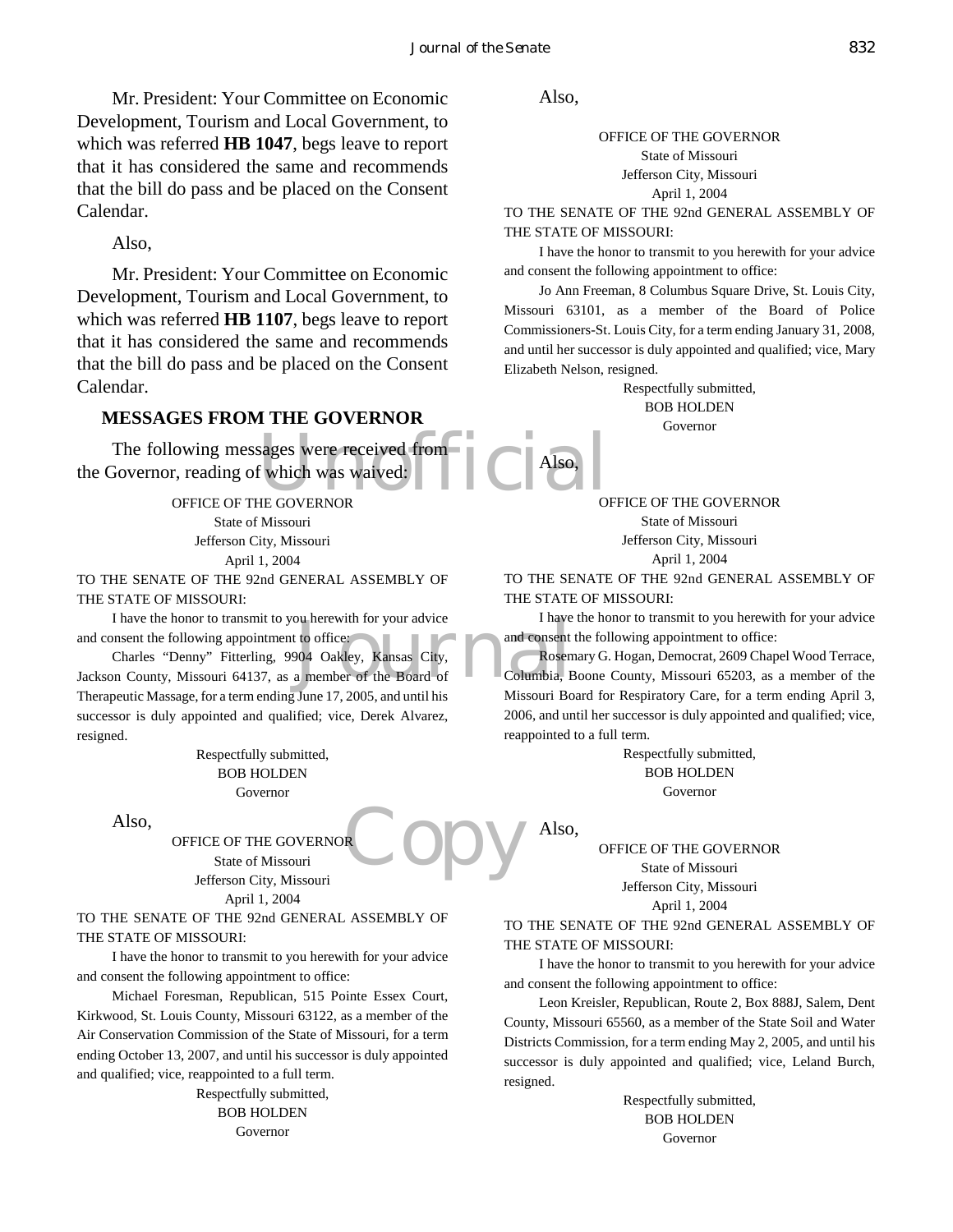Also,

OFFICE OF THE GOVERNOR State of Missouri Jefferson City, Missouri April 1, 2004

TO THE SENATE OF THE 92nd GENERAL ASSEMBLY OF THE STATE OF MISSOURI:

I have the honor to transmit to you herewith for your advice and consent the following appointment to office:

Thomas J. Mangogna, 3829 Flora Place, St. Louis City, Missouri 63110, as a member of the Advisory Committee on Lead Poisoning, for a term ending April 15, 2005, and until his successor is duly appointed and qualified; vice, Donald Thomas, term expired.

> Respectfully submitted, BOB HOLDEN Governor

Also,

HE GOVERNOR Official OFFICE OF THE GOVERNOR State of Missouri Jefferson City, Missouri April 1, 2004

TO THE SENATE OF THE 92nd GENERAL ASSEMBLY OF THE STATE OF MISSOURI:

I have the honor to transmit to you herewith for your advice and consent the following appointment to office:

and consent the following appointment to office:<br>
Davis D. Minton, Democrat, 16138 Shady Lane, Dexter,<br>
Stoddard County, Missouri 63841, as a member of the Clean Water<br>
Commission, for a term ending April 12, 2008, and unt Davis D. Minton, Democrat, 16138 Shady Lane, Dexter, Stoddard County, Missouri 63841, as a member of the Clean Water successor is duly appointed and qualified; vice, reappointed to a full term.

> Respectfully submitted, BOB HOLDEN Governor

Also,

**Copy** OFFICE OF THE GOVERNOR State of Missouri Jefferson City, Missouri April 1, 2004

TO THE SENATE OF THE 92nd GENERAL ASSEMBLY OF THE STATE OF MISSOURI:

I have the honor to transmit to you herewith for your advice and consent the following appointment to office:

Joyce A. Mitchell, Ph.D., 506 Arbor Drive, Columbia, Boone County, Missouri 65201, as a member of the Missouri Genetic Disease Advisory Committee, for a term ending April 9, 2007, and until her successor is duly appointed and qualified; vice, Rick Martin, term expired.

> Respectfully submitted, BOB HOLDEN Governor

Also,

OFFICE OF THE GOVERNOR State of Missouri Jefferson City, Missouri April 1, 2004

TO THE SENATE OF THE 92nd GENERAL ASSEMBLY OF THE STATE OF MISSOURI:

I have the honor to transmit to you herewith for your advice and consent the following appointment to office:

Dawn Spellerberg Peck, 4709 King Salmon Way, Columbia, Boone County, Missouri 65203, as a member of the Missouri Genetic Disease Advisory Committee, for a term ending April 9, 2005, and until her successor is duly appointed and qualified; vice, Mark Toomey, resigned

> Respectfully submitted, BOB HOLDEN Governor

OFFICE OF THE GOVERNOR State of Missouri Jefferson City, Missouri April 1, 2004

TO THE SENATE OF THE 92nd GENERAL ASSEMBLY OF THE STATE OF MISSOURI:

I have the honor to transmit to you herewith for your advice and consent the following appointment to office:

David G. Potter, 608 Charleston Oaks Drive, Ballwin, St. Louis County, Missouri 63021, as a member of the Missouri State Board of Nursing, for a term ending August 13, 2004, and until his successor is duly appointed and qualified; vice, Art Bante, resigned. Respectfully submitted,

BOB HOLDEN Governor

Also,

Also,

OFFICE OF THE GOVERNOR State of Missouri Jefferson City, Missouri April 1, 2004

TO THE SENATE OF THE 92nd GENERAL ASSEMBLY OF THE STATE OF MISSOURI:

I have the honor to transmit to you herewith for your advice and consent the following appointment to office:

Anne B. Schmidt, Republican, 4311 Alderwood Drive, Florissant, St. Louis County, Missouri 63033, as a member of the Missouri Housing Development Commission, for a term ending October 13, 2007, and until her successor is duly appointed and qualified; vice, reappointed to a full term.

> Respectfully submitted, BOB HOLDEN Governor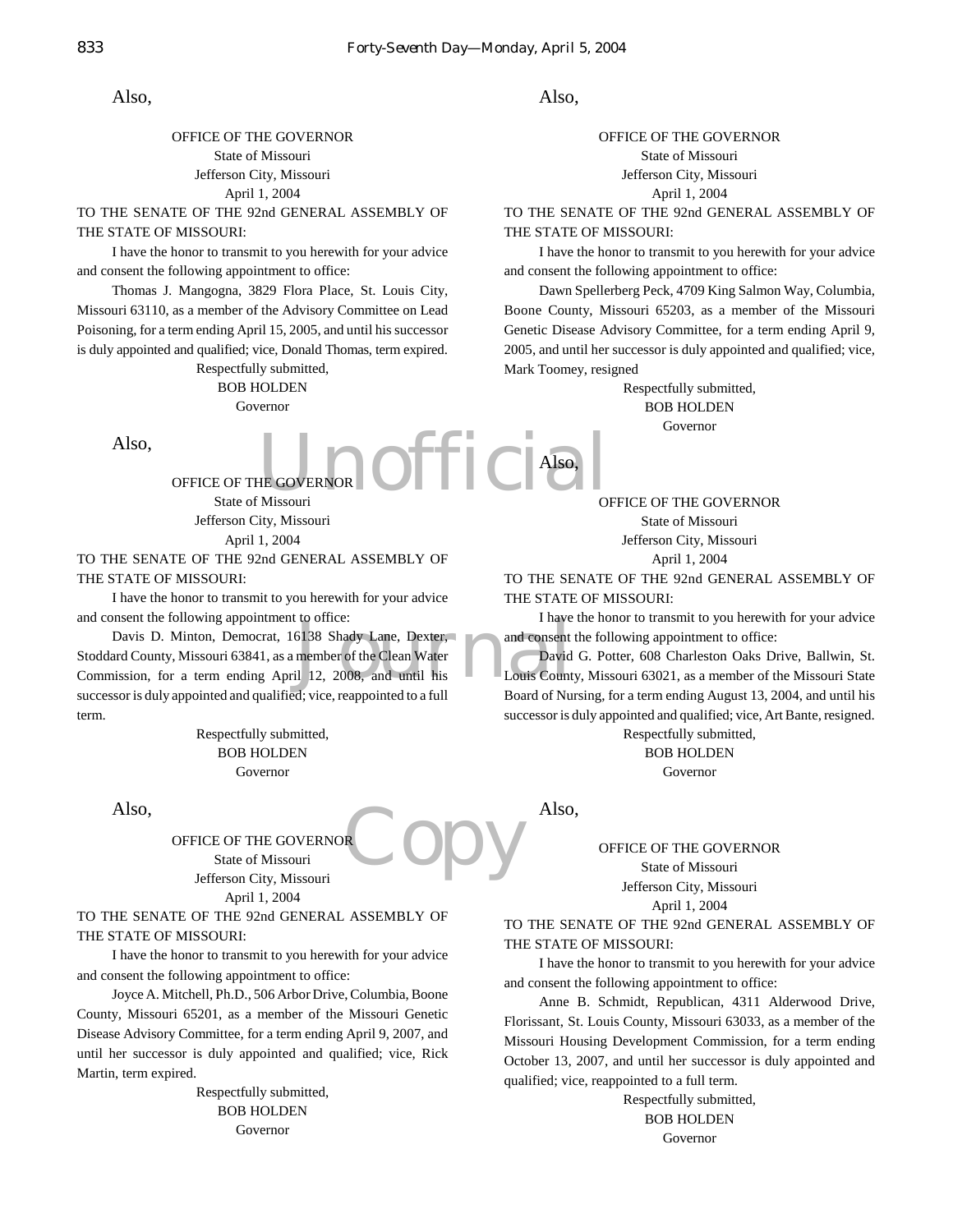#### **SENATE BILLS FOR PERFECTION**

Senator Klindt moved that **SB 809**, with **SCS** (pending), be called from the Informal Calendar and again taken up for perfection, which motion prevailed.

#### **SCS** for **SB 809** was again taken up.

Senator Klindt offered **SS** for **SCS** for **SB 809**, entitled:

#### SENATE SUBSTITUTE FOR SENATE COMMITTEE SUBSTITUTE FOR SENATE BILL NO. 809

An Act to amend chapter 375, RSMo, by adding thereto seven new sections relating to insurance compliance audits.

The Section of the Section of the Section of the Section of the Section of the Section of the Section of the Section of the Section of the Section of the Section of the Section of the Section of the Section of the Section Senator Klindt moved that **SS** for **SCS** for **SB 809** be adopted.

Senator Bartle assumed the Chair.

Senator Shields assumed the Chair.

Senator Steelman offered **SA 1**:

#### SENATE AMENDMENT NO. 1

FINT NO. 1<br>titute for Senate<br>enate Bill No. 809,<br>a by striking the the renew Amend Senate Substitute for Senate Committee Substitute for Senate Bill No. 809, Page 1, In the Title, Line 3, by striking the following: "compliance audits"; and

Further amend said bill, Page 8, Section 375.1069, Line 26, by inserting after all of said line the following:

"**383.324.** Notwithstanding any other nine ision of the law to the contrary, no insurer day orized to issue policies of medical an **provision of the law to the contrary, no insurer authorized to issue policies of medical malpractice insurance in this state shall increase the renewal premium on any policy of medical malpractice insurance nor impose changes in deductibles or coverage that materially alter the policy, unless the insurer mails or delivers to the named insured written notice of such increase or change in deductible or coverage at least ninety days prior to the renewal or anniversary date.**"; and

Further amend the title and enacting clause accordingly.

Senator Steelman moved that the above amendment be adopted.

Senator Klindt raised the point of order that **SA 1** is out of order as it goes beyond the purpose of the bill.

The point of order was referred to the President Pro Tem.

At the request of Senator Steelman, **SA 1** was withdrawn, rendering the point of order moot.

Senator Steelman offered **SA 2**, which was read:

#### SENATE AMENDMENT NO. 2

Amend Senate Substitute for Senate Committee Substitute for Senate Bill No. 809, Page 1, In the Title, Line 3, by striking the following: "compliance audits"; and

Further amend said bill, Page 8, Section 375.1069, Line 26, by inserting after all of said line the following:

"**383.324. Notwithstanding any other provision of the law to the contrary, no insurer authorized to issue policies of medical malpractice insurance in this state shall increase the renewal premium on any policy of medical malpractice insurance nor impose changes in deductibles or coverage that materially alter the policy, unless the insurer mails or delivers to the named insured written notice of such increase or change in deductible or coverage at least ninety days prior to the renewal or anniversary date. The department of insurance shall conduct an audit to ensure the compliance of the provisions herein.**"; and

Further amend the title and enacting clause accordingly.

Senator Steelman moved that the above amendment be adopted and requested a roll call vote be taken. She was joined in her request by Senators Bray, Days, Dougherty and Wheeler.

Senator Gross assumed the Chair.

Senator Klindt raised the point of order that **SA 2** is out of order as it goes beyond the scope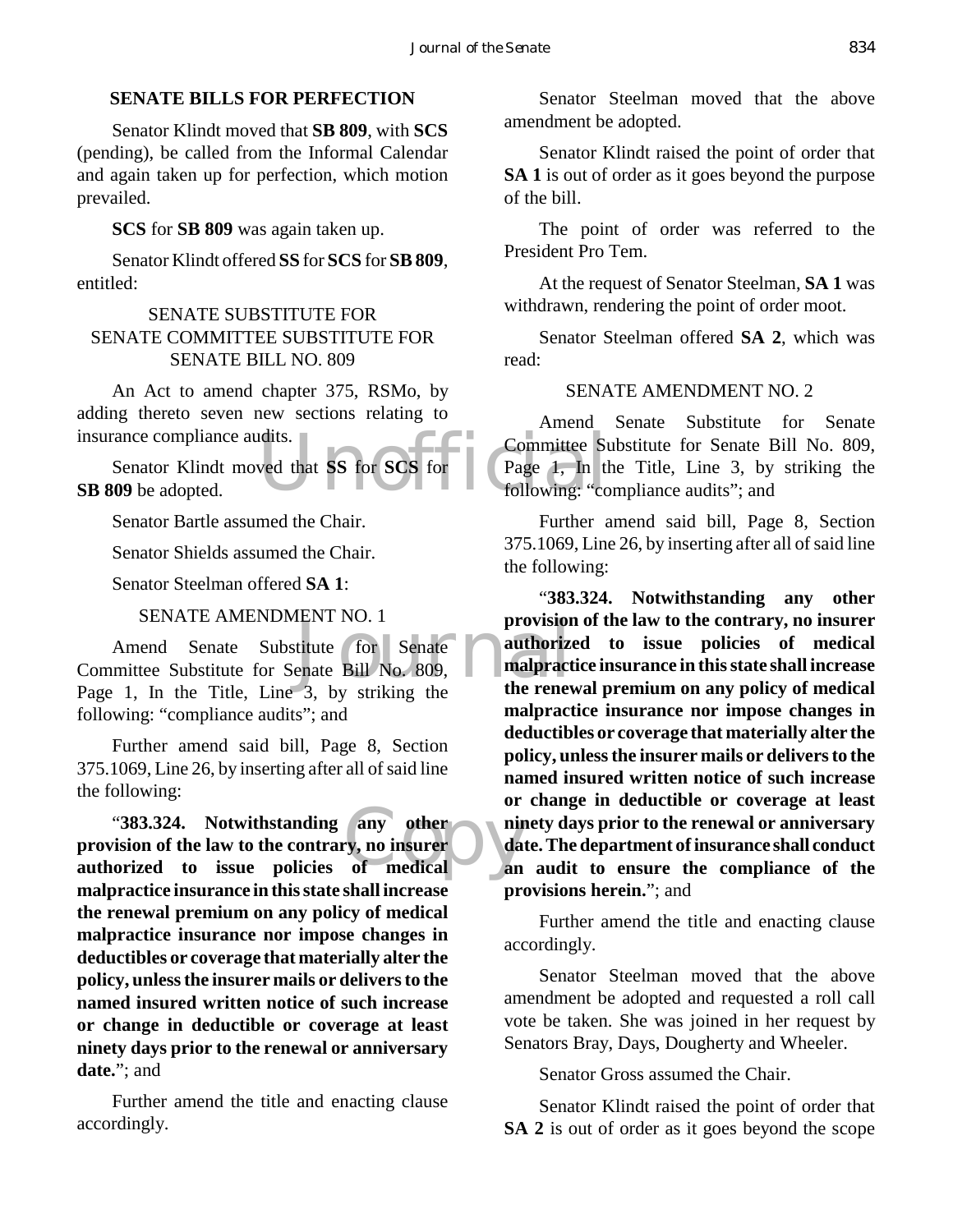and purpose of the bill.

The point of order was referred to the President Pro Tem, who ruled it not well taken.

At the request of Senator Klindt, **SB 809**, with **SCS**, **SS** for **SCS** and **SA 2** (pending), was placed on the Informal Calendar.

## **HOUSE BILLS ON THIRD READING**

**HS** for **HCS** for **HB 1304**, with **SCS**, introduced by Representative Byrd, entitled:

thereof fifteen new sections relating to claims for 516.105, 537<br>
damages and the payment thereof. 538.220, 538.<br>
Was taken up by Senator Scott. An Act to repeal sections 355.176, 408.040, 490.715, 508.010, 508.040, 508.070, 508.120, 510.263, 537.035, 537.067, 538.205, 538.210, 538.220, and 538.225, RSMo, and to enact in lieu damages and the payment thereof.

Was taken up by Senator Scott.

## **SCS** for **HS** for **HCS** for **HB 1304**, entitled:

## SENATE COMMITTEE SUBSTITUTE FOR HOUSE SUBSTITUTE FOR HOUSE COMMITTEE SUBSTITUTE FOR HOUSE BILL NO. 1304

O. 1304<br>
18 355.176, 408.040,<br>
508.120, 510.263,<br>
508.120, 510.263, An Act to repeal sections 355.176, 408.040, 508.010, 508.040, 508.070, 508.120, 510.263, 537.035, 537.067, 538.205, 538.210, and 538.225, RSMo, and to enact in lieu thereof twelve new sections relating to claims for damages and the payment thereof.

Was taken up.

S for HS for and and Senator Scott moved that **SCS** for **HS** for **HCS** for **HB 1304** be adopted.

Senator Bartle offered **SS** for **SCS** for **HS** for **HCS** for **HB 1304**, entitled:

## SENATE SUBSTITUTE FOR SENATE COMMITTEE SUBSTITUTE FOR HOUSE SUBSTITUTE FOR HOUSE COMMITTEE SUBSTITUTE FOR HOUSE BILL NO. 1304

An Act to repeal sections 355.176, 408.040, 508.010, 508.040, 508.070, 508.120, 510.263, 537.035, 537.067, 538.205, 538.210, and 538.225, RSMo, and to enact in lieu thereof twelve new sections relating to claims for damages and the payment thereof.

Senator Bartle moved that **SS** for **SCS** for **HS** for **HCS** for **HB 1304** be adopted.

Senator Scott offered **SS** for **SS** for **SCS** for **HS** for **HCS** for **HB 1304**, entitled:

## SENATE SUBSTITUTE FOR SENATE SUBSTITUTE FOR SENATE COMMITTEE SUBSTITUTE FOR HOUSE SUBSTITUTE FOR HOUSE COMMITTEE SUBSTITUTE FOR HOUSE BILL NO. 1304

An Act to repeal sections 355.176, 408.040, 508.010, 508.040, 508.070, 508.120, 510.263, 516.105, 537.035, 537.067, 538.205, 538.210, 538.220, 538.225, and 538.300, RSMo, and to enact in lieu thereof sixteen new sections relating to tort reform.

Senator Scott moved that **SS** for **SS** for **SCS** for **HS** for **HCS** for **HB 1304** be adopted.

At the request of Senator Scott, **HS** for **HCS** for **HB 1304**, with **SCS**, **SS** for **SCS** and **SS** for **SS** for **SCS** (pending), was placed on the Informal Calendar.

## **REFERRALS**

President Pro Tem Kinder referred **SS** for **SCS** for **SBs 1233**, **840** and **1043** to the Committee on Governmental Accountability and Fiscal Oversight.

President Pro Tem Kinder referred the gubernatorial appointments appearing on pages 832 and 833 to the Committee on Gubernatorial Appointments.

## **HOUSE BILLS ON SECOND READING**

The following Bills and Joint Resolution were read the 2nd time and referred to the Committees indicated:

**HB 1377**—Economic Development, Tourism and Local Government.

**HCS** for **HB 1321**—Economic Development, Tourism and Local Government.

**HCS** for **HB 1055**—Judiciary and Civil and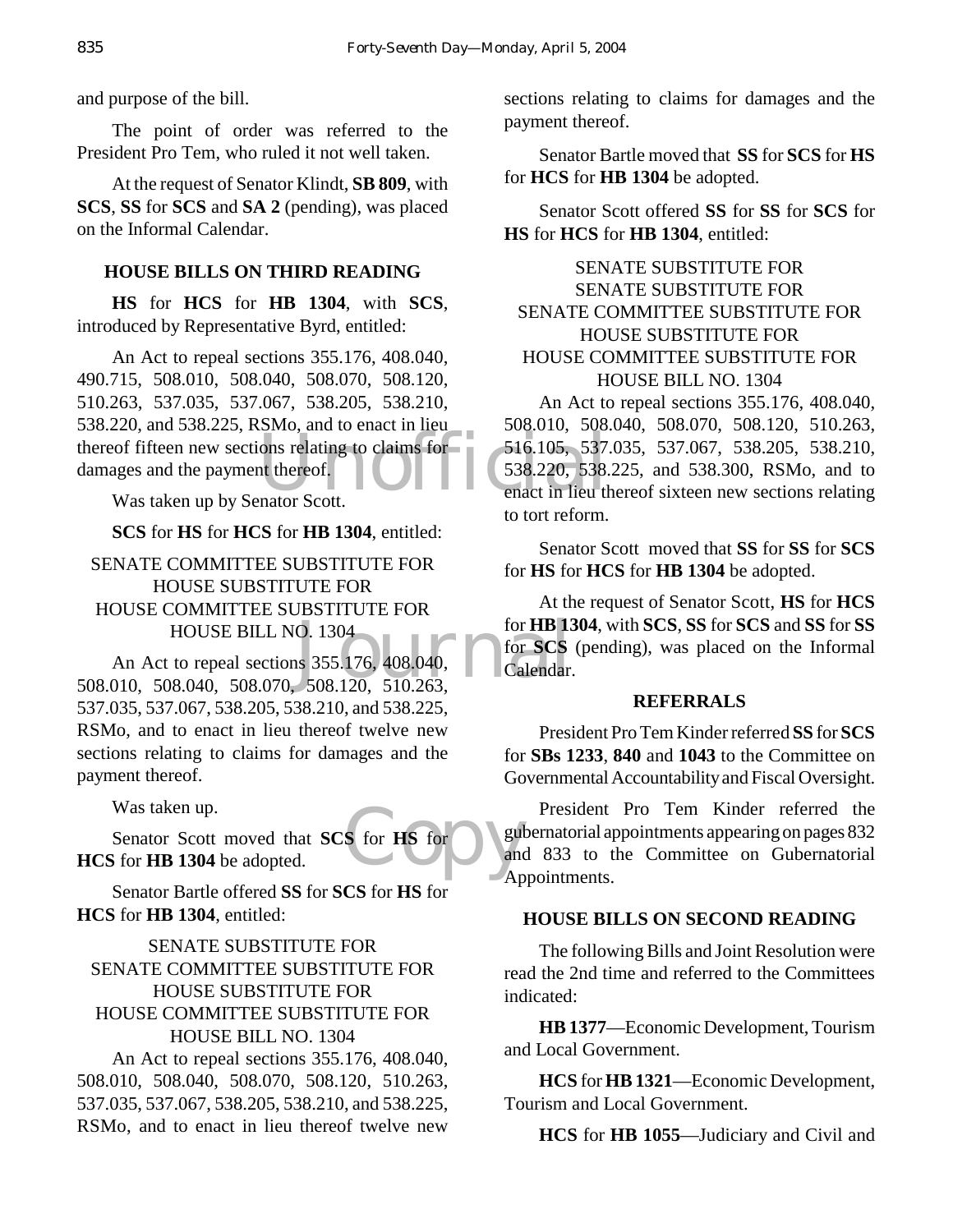Criminal Jurisprudence.

**HCS** for **HB 1041**—Education.

**HCS** for **HBs 1074** and **1129**—Pensions and General Laws.

**HCS** for **HBs 1098** and **949**—Pensions and General Laws.

**HB 1504**—Transportation.

**HB 869**—Agriculture, Conservation, Parks and Natural Resources.

**HCS** for **HB 988**—Financial and Governmental Organization, Veterans' Affairs and Elections.

HCS for HB 1277—Commerce and the HB 1612-<br>
ronment.<br>
HCS for HBs 795, 972, 1128 and Local Government<br>
Features Development, Teurism, and Organization Environment.

**HCS** for **HBs 795**, **972**, **1128** and **1161**—Economic Development, Tourism and Local Government.

**HS** for **HB 1193**—Financial and Governmental Organization, Veterans' Affairs and Elections.

HB1<br>liciary and Civil and<br>HB1 **HCS** for **HB 1152**—Judiciary and Civil and Criminal Jurisprudence.

**HB 1167**—Transportation.

**HS** for **HB 1487**—Judiciary and Civil and Criminal Jurisprudence.

**HCS** for **HB 941**—Education.

**HB 1494**—Economic Development, Tourism<br>
Local Government.<br> **HS** for **HCS** for **HB 978**—Financial and Ins **HB 1494**—Economic Development, Tourism and Local Government.

Governmental Organization, Veterans' Affairs and Elections.

**HB 1616**—Financial and Governmental Organization, Veterans' Affairs and Elections.

**HCS** for **HB 1278**—Small Business, Insurance and Industrial Relations.

**HS** for **HCS** for **HJR 35**—Agriculture, Conservation, Parks and Natural Resources.

**HB 884**—Small Business, Insurance and Industrial Relations.

**HB 1142**—Transportation.

**HCS** for **HB 1471**—Economic Development, Tourism and Local Government.

**HCS** for **HB 1179**—Judiciary and Civil and Criminal Jurisprudence.

**HB 1364**—Judiciary and Civil and Criminal Jurisprudence.

**HB 1438**—Transportation.

**HB 1608**—Economic Development, Tourism and Local Government.

**HB 1635**—Economic Development, Tourism and Local Government.

**HB 1612**—Economic Development, Tourism and Local Government.

**HB 1634**—Financial and Governmental Organization, Veterans' Affairs and Elections.

**HB 1604**—Agriculture, Conservation, Parks and Natural Resources.

**HB 1610**—Transportation.

**HB 1613**—Economic Development, Tourism and Local Government.

**HB 1048**—Education.

**HCS** for **HB 1090**—Small Business, Insurance and Industrial Relations.

**HB 1217**—Pensions and General Laws.

**HCS** for **HB 1233**—Small Business, Insurance and Industrial Relations.

**HCS** for **HB 1253**—Small Business, Insurance and Industrial Relations.

**HCS** for **HB 1405**—Transportation.

**HB 1440**—Pensions and General Laws.

**HB 1445**—Economic Development, Tourism and Local Government.

**HB 1502**—Pensions and General Laws.

**HCS** for **HBs 1529** and **1655**—Ways and Means.

**HB 1603**—Ways and Means.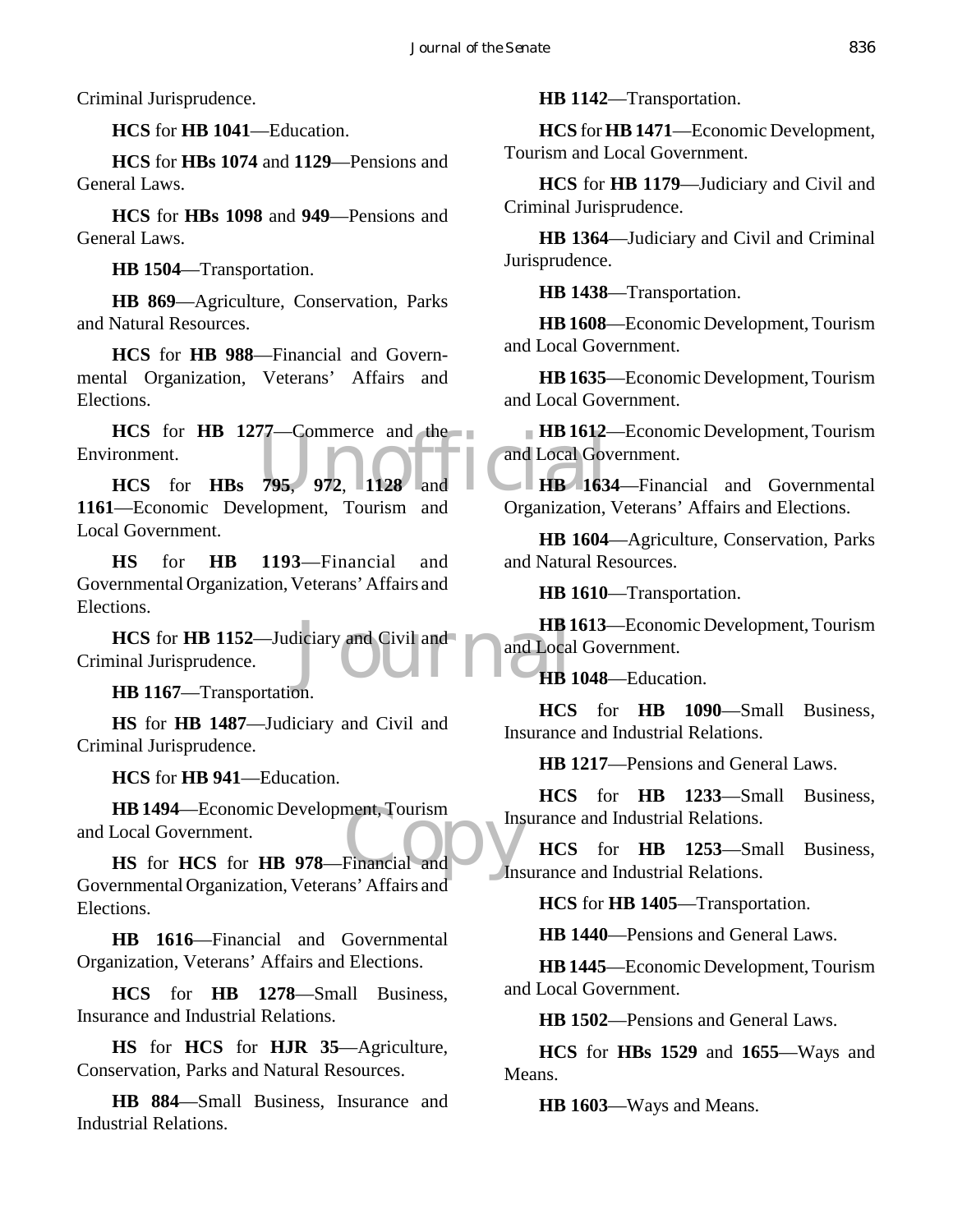**HCS** for **HBs 1631** and **1623**—Judiciary and Civil and Criminal Jurisprudence.

#### **REFERRALS**

President Pro Tem Kinder referred **SCR 46** to the Committee on Rules, Joint Rules, Resolutions and Ethics.

## **RESOLUTIONS**

Senator Callahan offered Senate Resolution No. 1695, regarding Breanna Hackett, Independence, which was adopted.

On motion of Senator Gibbons, the Senate adjourned under the rules.

## SENATE CALENDAR  $\overline{\phantom{a}}$

## FORTY-EIGHTH DAY–TUESDAY, APRIL 6, 2004  $\overline{\phantom{a}}$

Un CFORMAL CALENDAR FORMAL CALENDAR

HOUSE BILLS ON SECOND READING

HCS for HB 855 HCS for HB 1614 HB 1444-Moore, et al HCS for HB 1660



SCS for SB 710-Goode and Bray SS for SCS for SBs 1233, 840 & 1043-Dolan (In Fiscal Oversight)

SENATE BILLS FOR P SENATE BILLS FOR PERFECTION

SB 1234-Mathewson and Childers, with SCS SJR 40-Stoll SB 817-Kennedy and Griesheimer, with SCS SB 1124-Goode and Steelman, with SCS SB 1128-Cauthorn, with SCS SJR 24-Caskey and Bartle, with SCS SB 1370-Nodler SJR 41-Kinder, et al, with SCS SB 717-Childers SB 1183-Dolan, with SCS

SB 1254-Klindt, with SCS SB 1171-Griesheimer, et al, with SCS SB 1116-Stoll, with SCS SB 1355-Days SB 810-Klindt, with SCS SB 728-Steelman, with SCS SB 1198-Russell, with SCA 1 SB 1213-Steelman and Gross, with SCS SB 1159-Foster and Dougherty SB 807-Loudon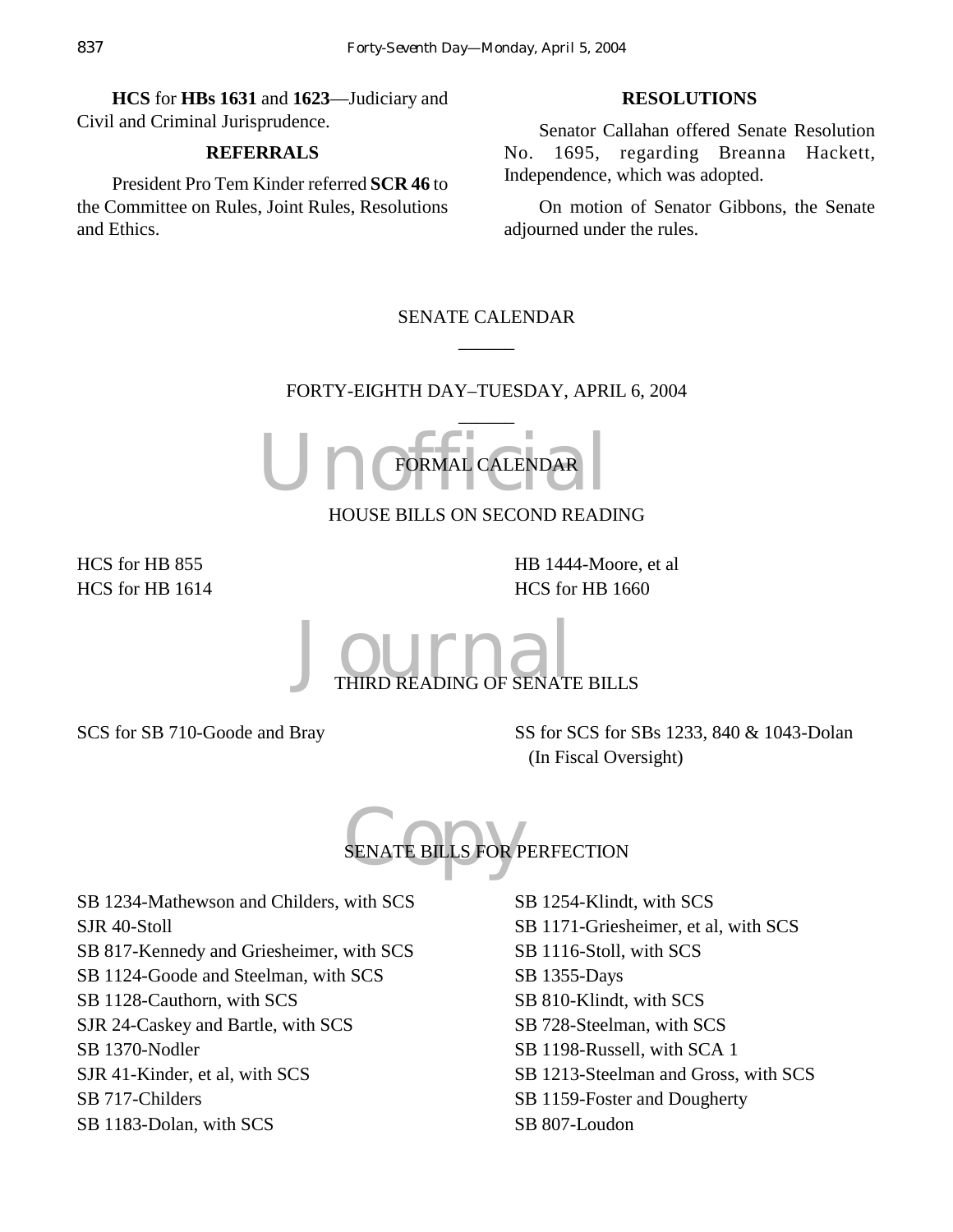SB 1023-Griesheimer SB 1166-Caskey SB 1076-Caskey SB 787-Childers, with SCS SB 1277-Yeckel, with SCS SBs 908 & 719-Cauthorn, with SCS SB 906-Foster, with SCS SB 888-Goode SB 1279-Steelman, et al, with SCS SBs 1221 & 1305-Kinder, with SCS SB 1227-Russell, et al, with SCS

## INFORMAL CALENDAR

#### SENATE BILLS FOR PERFECTION

SS SS for SCS 1069, 10 SBs 738 & 790-Loudon, with SCS & SS for SCS (pending) SB 755-Shields, with SCS SB 809-Klindt, with SCS, SS for SCS & SA 2 (pending) SB 856-Loudon, with SCS, SS for SCS, SS for SS for SCS, SA 2 & SSA 1 for SA 2 (pending) SB 933-Yeckel, et al

SB 989-Gross, et al, with SCS (pending) SB 990-Loudon, with SCS SBs 1069, 1068, 1025, 1005 & 1089-Gross and Griesheimer, with SCS, SS for SCS, SA 2 & SA 2 to SA 2 (pending) SB 1138-Bartle SB 1180-Shields and Kinder, with SCS SB 1232-Clemens, et al, with SCS (pending)

## HOUSE BILLS ON THIRD RE HOUSE BILLS ON THIRD READING

HB 969-Cooper, et al, with SA 1 (pending) (Bartle) HCS for HB 1182, with SCS (Klindt)

HS for HCS for HB 1304-Byrd, with SCS, SS for SCS & SS for SS for SCS (pending) (Scott)

CONSENT CALE ALENDAR

Senate Bills

Reported 2/9

SB 741-Klindt

Reported 3/15

SB 1189-Scott, with SCS

House Bills